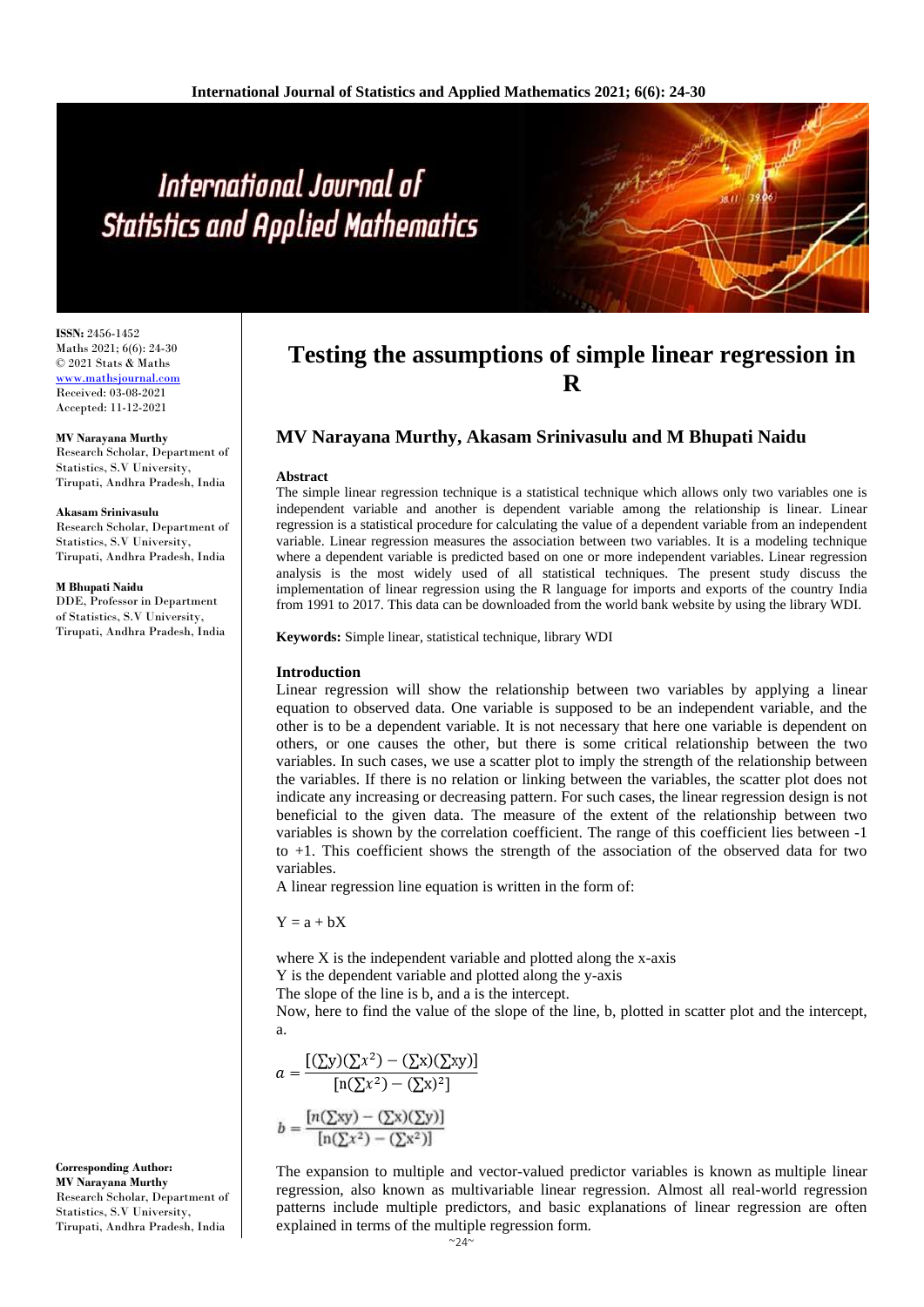The most popular method to fit a regression line in the XY plot is the method of least-squares. This process determines the bestfitting line for the data by reducing the sum of the squares of the vertical deviations from each data point to the line. If a point rests on the fitted line accurately, then its perpendicular deviation is 0. Because the variations are first squared, then added, their positive and negative values will not be cancelled.

In regression line where the regression parameters a and b are defined, the properties are given as:

- The line reduces the sum of squared differences between observed values and predicted values.
- The regression line passes through the mean of X and Y variable values
- The regression constant (a) is equal to y-intercept the linear regression
- The regression coefficient (b) is the slope of the regression line which is equal to the average change in the dependent variable (Y) for a unit change in the independent variable (X).

In the linear regression line, the equation is given by;

 $Y = a + bX$ 

Where

a is a constant b is the regression coefficient The value of the regression coefficient.

 $b = \sum [ (xi - x)(yi - y)] / \sum [ (xi - x)2]$ 

Where xi and yi are the observed data sets.

And x and y are the mean value.

The regression model has been developed as a typical statistical model based on the idea by Francis Galton in 1886 . To establish the simplest typical regression model, we set following four assumptions for the regression model .

- **Linear:** The means of X subgroups are on the straight line representing the linear relationship between X and Y, points on the line represent subgroup means and they are connected as a straight line.
- **Independent:** The observations are independent to each other, which is a common assumption for general classical statistical models.
- **Normal:** The X subgroups have normal distribution. Based on this assumption, we could express the full nature of a subgroup only using the mean and variance without any further explanation.
- **Equal variance:** All the subgroup variances are equal. Based on this assumption, we can simplify the calculation procedure as obtaining a common variance estimate instead of calculating each subgroup variance separately.

## **Data source, variables and Methodologies**

#### **Data source**

The purpose of the study is to identify the best linear model by checking the assumptions of residuals in simple linear regression model. The data of imports and exports of the country INDIA is taken from 1991 to 2017. This data can be downloaded from the world bank website by using the library WDI.

#### **Variables**

In the present study Exports is the dependent variable and imports is the independent variable, Linear regression.

#### **Methodology**

In Simple linear regression, draw a straight line as 'close' as possible to the data points. In other words, the difference between the line and data points should be minimized. To accomplish the concept mathematically we use the 'least squares method'. the vertical difference between the line and the corresponding data point represents a deviation from the estimated mean (on the line) and actually observed Y value for a specific X value. The deviation is called an 'error'. The theoretical distribution of errors is assumed as normal distribution. The mean of errors in a subgroup is zero and the variance of subgroups is set to a value, σ2.The errors are squared and summed to make a squared sum of errors. The least square method aims to minimize the squared sum of errors and to obtain the slope and intercept values. The estimated line should show best fit which lies closest to the observed data points. Specifically, we use the first derivatives of squared sum of errors and set the value into zero to get the slope and intercept which produce minimum values of sum of squared errors.

The main idea is that the line represents means of Y for subgroups of X, not individual data points . Subgroups of X have certain distributions around their means. Therefore, individual data points can have some distances from the straight line by various amounts of deviations from their means, this model is a 'regression model' and especially a 'simple linear regression model' when only one X variable is included. In the regression model the values on the line is considered as the mean of Y corresponding to each X value and we call the Y values on the line as  $\hat{Y}$  (Y hat), the predicted Y values.

#### **Least Squares Method**

The method of regression analysis begins with a set of data points to be plotted on an x- and y-axis graph. An analyst using the least-squares method will generate a line of best fit that explains the potential relationship between independent and dependent variables.The least-squares method provides the overall rationale for the placement of the line of best fit among the data points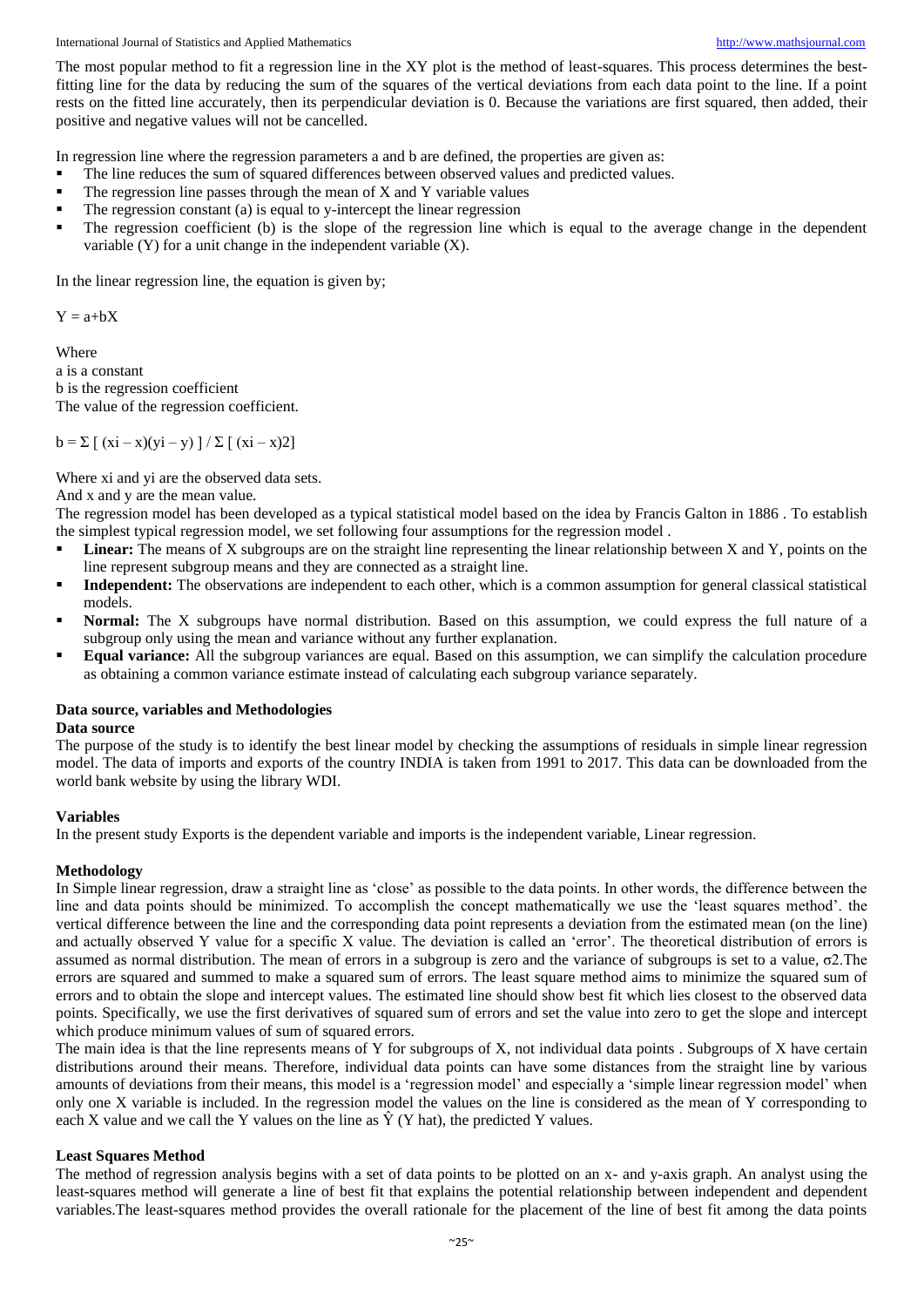being studied. The most common application of this method, which is sometimes referred to as "linear" or "ordinary," aims to create a straight line that minimizes the sum of the squares of the errors that are generated by the results of the associated equations, such as the squared residuals resulting from differences in the observed value, and the value anticipated, based on that model.The line of best fit determined from the least squares method has an equation that tells about the relationship between the data points. Line of best-fit equations may be determined by computer software models, which include a summary of outputs for analysis, where the coefficients and summary outputs explain the dependence of the variables being tested.

#### **Coefficient of Determination**

The coefficient of determination or R squared method is the proportion of the variance in the dependent variable that is predicted from the independent variable. It indicates the level of variation in the given data set.

- The coefficient of determination is the square of the correlation(r), thus it ranges from 0 to 1.
- With liner regression, the coefficient of determination is equal to the square of the correlation between the x and y variables.
- If R2 is equal to 0, then the dependent variable cannot be predicted from the independent variable.
- If R2 is equal to 1, then the dependent variable can be predicted from the independent variable without any error.
- If R2 is between 0 and 1, then it indicates the extent that the dependent variable can be predictable. If R2 of 0.50 means, it is 50 percent of the variance in the y variable is predicted from the x variable. If 0.80 means, 80 percent of the variance in the y variable is predicted from the x variable, and so on.

The value of R2 shows whether the model would be a good fit for the given data set. In the context of analysis, for any given per cent of the variation, it(good fit) would be different. For instance, in a few fields like rocket science, R2 is expected to be nearer to 100 %. But R2 = 0(minimum theoretical value), which might not be true as R2 is always greater than 0.The value of R2 increases after adding a new variable predictor. Note that it might not be associated with the result or outcome. The R2 which was adjusted will include the same information as the original one. The number of predictor variables in the model gets penalized. When in a multiple linear regression model, new predictors are added, it would increase R2. Only an increase in R2 which is greater than the expected(chance alone), will increase the adjusted R2.R-squared (R2) is a statistical measure that represents the proportion of the variance for a dependent variable that's explained by an independent variable . Whereas correlation explains the strength of the relationship between an independent and dependent variable, R-squared explains to what extent the variance of one variable explains the variance of the second variable. So, if the R2 of a model is 0.50, then approximately half of the observed variation can be explained by the model's inputs.

- The coefficient of determination is a complex idea centered on the statistical analysis of models for data.
- The coefficient of determination is used to explain how much variability of one factor can be caused by its relationship to another factor.
- This coefficient is commonly known as R-squared (or R2), and is sometimes referred to as the "goodness of fit."
- This measure is represented as a value between 0.0 and 1.0, where a value of 1.0 indicates a perfect fit, and is thus a highly reliable model for future forecasts, while a value of 0.0 would indicate that the model fails to accurately model the data at all.

#### **Review of results**

- From the Box-plot graph there is no identification of outliers in the data
- The two variables Exports and imports are highly correlated, the correlation between these two variables is 0.99.
- From model1 the P value of intercept is lessthan 0.05, so intercept is statistically significant. The p value of variable imports is smaller than 0.05, so this variable is also statistically significant.

The overall P value is also very smaller than 0.05, so simple linear regression model is valid for this data

#### **Testing Heteroscedasticity**

H0: Hetroscedasticity is not present H1: Hetroscedasticity is present In model1  $p$ <0.05 we reject H0, so heteroscedasticity present in the error terms in model1

#### **Testing Autocorrelation**

H0: There is no autocorrelation #H1: there is autocorrelation In model 1 *P*<0.05, so we reject our H0, so there is autocorrelation present in the error terms

#### **Testing of Normality**

H0: Residuals are normally distributed H1:Residuals are not normally distributed

In model1 If P>0.05 then we do not reject our H0, so the residuals are normally distributed In this model the assumptions of simple linear regression Autocorrelation, Heteroscedasticity is not satisfied so this model is not suitable for the data. So we construct another model by taking the lag of the variable imports. \*Model2

#### **Testing of Heteroscedasticity**

In mode 12, Heteroscedasticity test the value of  $p>0.05$  we accept H0, so there is no heteroscedasticity in the error terms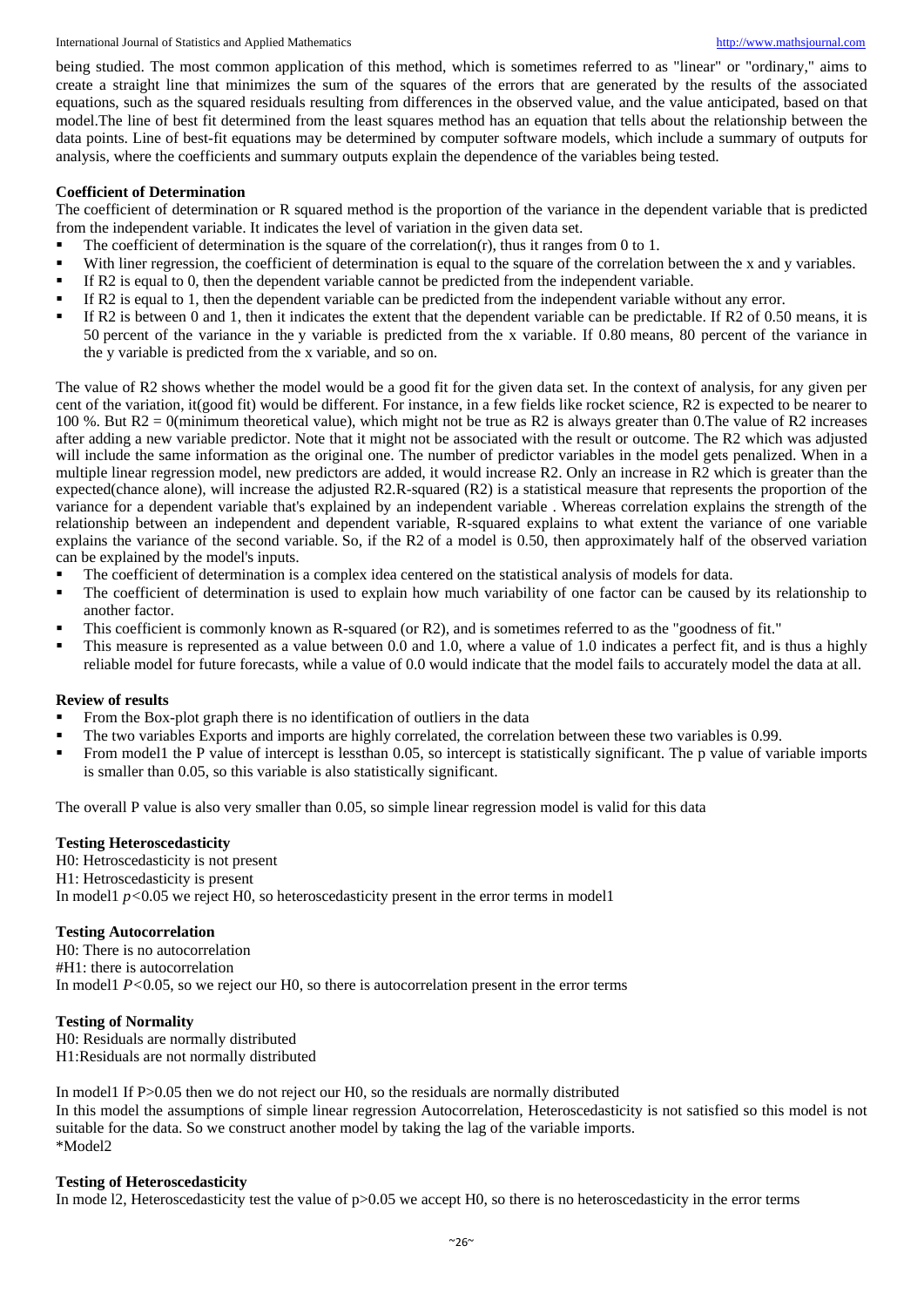#### **Testing of autocorrelation**

In model 2, Autocorrelation test the value of P>0.05, so there is no evidence to reject our H0, so there is no autocorrelation in the error terms

#### **Tesing of Normality**

In model2 Normality test the value of P is greater than 0.05, so the error terms are normally distributed Model2 satistying the assumptions of residuals, so this model is the best model. \*Model3

#### **Testing of Heteroscedasticity**

In model 3, Heteroscedasticity test the value of  $p>0.05$  we accept H0, so there is no heteroscedasticity in the error terms

#### Testing of autocorrelation:

In model 3, Autocorrelation test the value of *P*<0.05, so presence of autocorrelation in the error terms

#### **Tesing of Normality**

In model3 Normality test the value of P is greater than 0.05, so the error terms are normally distributed Model3 is not satisfying the residual assumption of Autocorrelation, model 3 is not a best fit.



**Fig 1:** \*Box plot

\*correlation among variables cor(exp,imp) [1] 0.9901924 cor(ie) ## exp imp ## exp 1.0000000 0.9901924 ## imp 0.9901924 1.0000000 \*Model1 model1<-lm(exp~imp,data=ie) summary(model1) ## ## Call: ## lm(formula =  $exp \sim imp$ , data = ie) ## ## Residuals:

## Min 1Q Median 3Q Max ## -1.42936 -0.51426 -0.04813 0.52763 1.66369 ## ## Coefficients:

## Estimate Std. Error t value Pr(>|t|)

## (Intercept) 2.10388 0.43741 4.81 6.1e-05 \*\*\*

## imp 0.76244 0.02152 35.44 < 2e-16 \*\*\*

## ---

## Signif. codes: 0 '\*\*\*' 0.001 '\*\*' 0.01 '\*' 0.05 '.' 0.1 ' ' 1 ##

## Residual standard error: 0.8094 on 25 degrees of freedom ## Multiple R-squared: 0.9805, Adjusted R-squared: 0.9797 ## F-statistic: 1256 on 1 and 25 DF, p-value: < 2.2e-16 Fitted values by using the model:-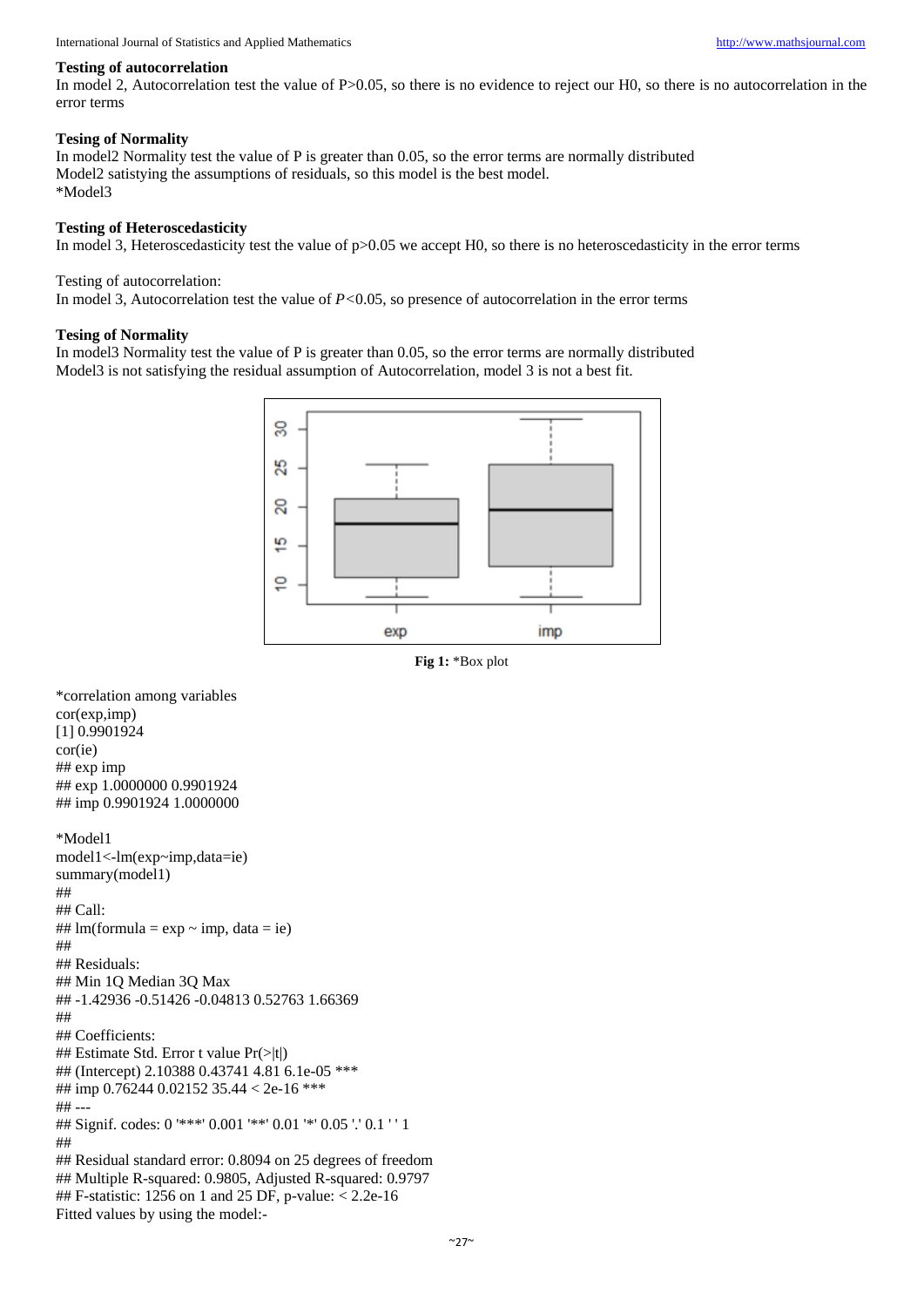```
fitted(model1)
## 1 2 3 4 5 6 7 8 
## 8.579613 9.415766 9.588954 9.873142 11.271008 10.905677 11.198720 11.772325 
## 9 10 11 12 13 14 15 16 
## 12.292712 12.704544 12.347105 13.726659 14.031819 17.081689 19.179709 20.750416 
## 17 18 19 20 21 22 23 24 
## 21.078286 24.421028 21.829881 22.578534 25.803023 25.937077 23.767169 21.892303 
## 25 26 27 
## 18.961120 18.057273 18.839899
Testing the assumptions of Error terms:-
*Testing of heteroscedasticity
bptest (model1)
## 
## studentized Breusch-Pagan test
## 
## data: model1
## BP = 8.5687, df = 1, p-value = 0.00342Testing of Autocorrelation
lmtest::dwtest(model1)
## 
## Durbin-Watson test
## 
## data: model1
## DW = 1.1434, p-value = 0.00481## alternative hypothesis: true autocorrelation is greater than 0
.Normality test
shapiro. test(residuals(model1))
## Shapiro-Wilk normality test
## 
## data: residuals(model1)
## W = 0.98327, p-value = 0.9276
*Model2
model2<-lm(exp~lag(imp),ie)
summary(model2)
## 
## Call:
## lm(formula = \exp \sim \text{lag}(\text{imp}), data = ie)
## 
## Residuals:
## Min 1Q Median 3Q Max 
## -3.8738 -0.9085 -0.1558 0.6093 3.2595 
## 
## Coefficients:
## Estimate Std. Error t value Pr(>|t|)
## (Intercept) 3.49202 0.86989 4.014 0.000508 ***
## lag(imp) 0.71000 0.04292 16.541 1.27e-14 ***
## ---
## Signif. codes: 0 '***' 0.001 '**' 0.01 '*' 0.05 '.' 0.1 ' ' 1
## 
## Residual standard error: 1.61 on 24 degrees of freedom
## (1 observation deleted due to missingness)
## Multiple R-squared: 0.9194, Adjusted R-squared: 0.916 
## F-statistic: 273.6 on 1 and 24 DF, p-value: 1.268e-14
Here multiple R2 and adjusted R2 is not so far away so the variable imports explains 91.6% variabity of exports by using the 
linear regression model
Fitted values by using the model:-
fitted(model2)
## 2 3 4 5 6 7 8 9 
## 9.52238 10.30103 10.46230 10.72694 12.02867 11.68847 11.96135 12.49551 
## 10 11 12 13 14 15 16 17
```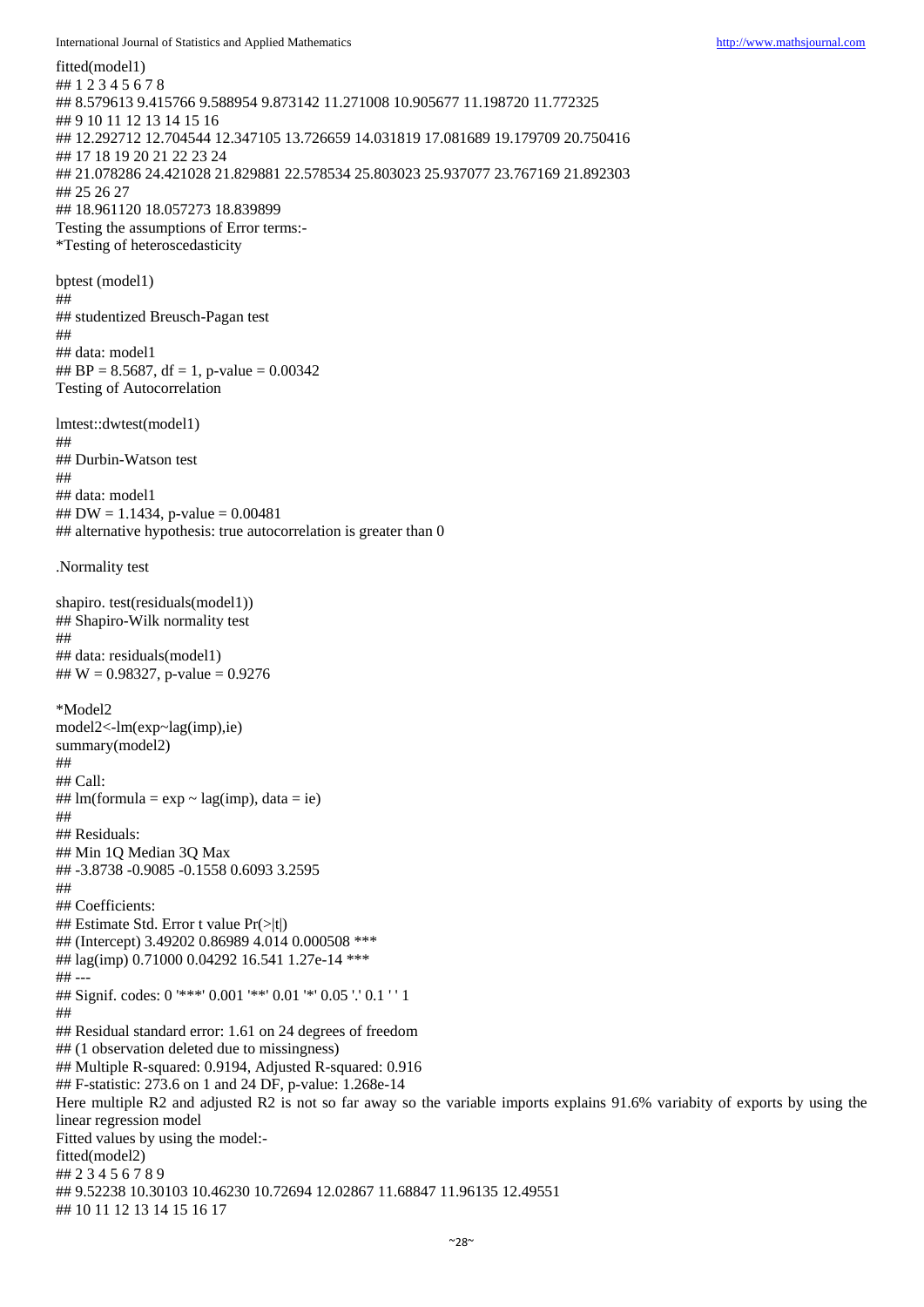## 12.98010 13.36361 13.03076 14.31543 14.59960 17.43971 19.39344 20.85612 ## 18 19 20 21 22 23 24 25 ## 21.16144 24.27428 21.86134 22.55850 25.56123 25.68606 23.66539 21.91947 ## 26 27 ## 19.18988 18.34820 \*Testing of Heteroscedasticity

bptest(model2) ## ## studentized Breusch-Pagan test ## ## data: model2 ## BP = 2.3613, df = 1, p-value =  $0.1244$ Autocorrelation

lmtest::dwtest(model2)

## Durbin-Watson test ## ## data: model2 ## DW = 1.858, p-value =  $0.2809$ ## alternative hypothesis: true autocorrelation is greater than 0 Normality test

shapiro.test(residuals(model2)) ##

## Shapiro-Wilk normality test

data: residuals(model2)  $W = 0.95949$ , p-value = 0.3815 \*Model3 Model3<-lm(exp~log(imp),ie) summary(model3) ## ## Call: ##  $lm(formula = exp ~ log(imp)$ , data = ie) ## ## Residuals: ## Min 1Q Median 3Q Max ## -1.4658 -0.5095 -0.0617 0.3444 2.2877 ## ## Coefficients: ## Estimate Std. Error t value Pr(>|t|) ## (Intercept) -22.4748 1.2379 -18.16 6.54e-16 \*\*\* ## log(imp) 13.6301 0.4277 31.87 < 2e-16 \*\*\* ## --- ## Signif. codes: 0 '\*\*\*' 0.001 '\*\*' 0.01 '\*' 0.05 '.' 0.1 ' ' 1 ## ## Residual standard error: 0.898 on 25 degrees of freedom ## Multiple R-squared: 0.976, Adjusted R-squared: 0.975 ## F-statistic: 1016 on 1 and 25 DF, p-value: < 2.2e-16 Testing of Heteroscedasticity

bptest(model5)

## studentized Breusch-Pagan test ## ## data: model3 ## BP = 0.10106, df = 1, p-value =  $0.7506$ Autocorrelation

lmtest::dwtest(model3) ## ## Durbin-Watson test ##